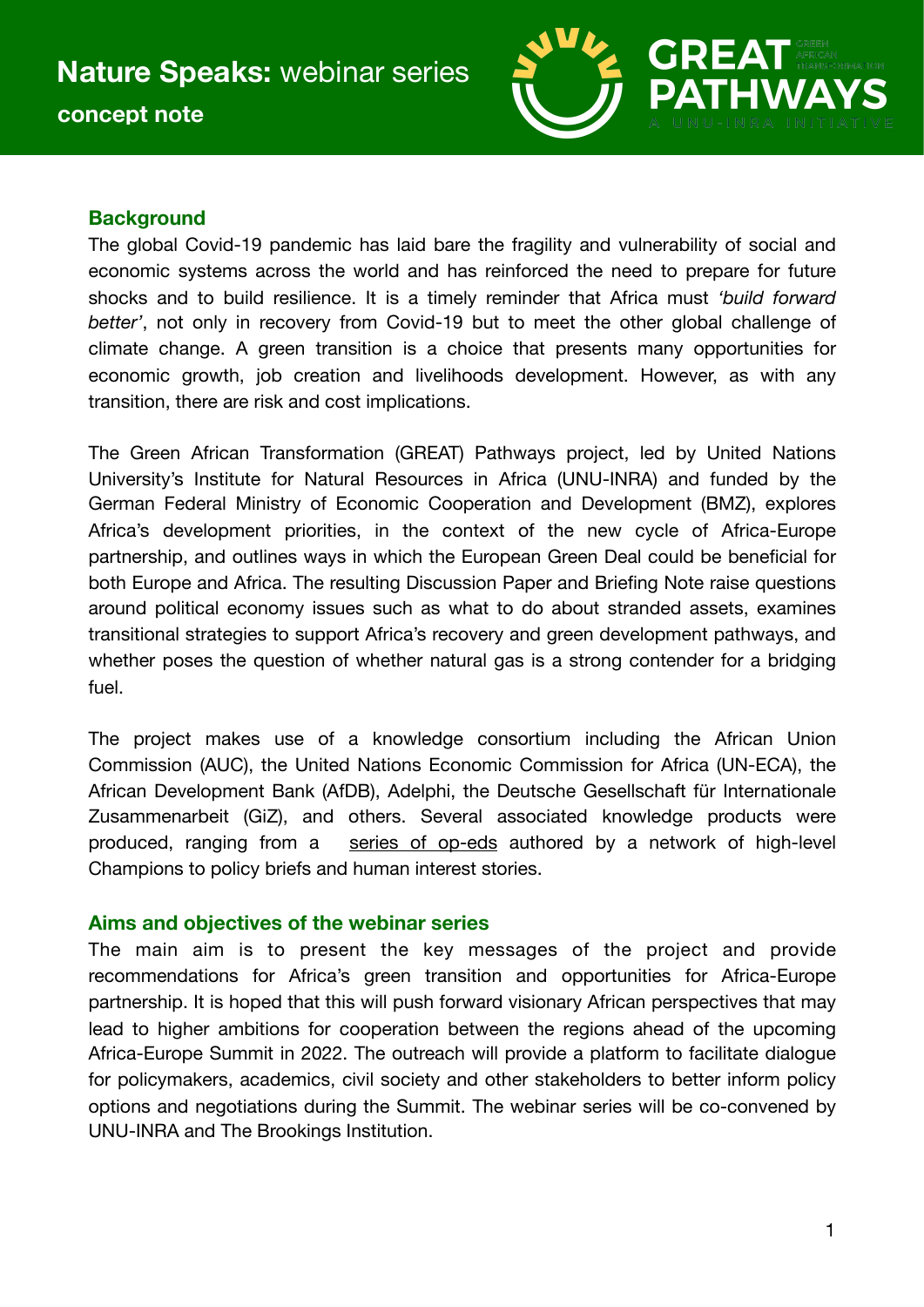#### **Specific objectives:**

- 1. Raise awareness of policymakers in Africa to the existential threats of a continued carbon-reliant growth model and provide compelling narratives for a safe growth and low carbon resilient trajectory.
- 2. Identify ways that Europe can support Africa's green transition in line with the European Green Deal to ensure continued multilateral trade and cooperation between the regions.
- 3. Prepare African leaders to address the challenges associated with stranded assets and seize the opportunities for clean transitions while positioning Africa to take advantage of a new generation of minerals for the fourth industrial revolution.
- 4. Argue in favour of efficient resource planning that will enable Africa to shape and lead its own energy future.
- 5. Facilitate dialogue to support future partnerships between Africa and Europe along the guidelines of the new European Green Deal.

## **Outreach architecture**

The webinar series will consist of a 'ceremonial' launch and three technical webinars highlighting thematic areas around green transitions. The main launch will take place on 14th June 2021, while the subsequent webinars will happen at monthly intervals starting in July and ending in September (preferably on the 16th of each month. Due to Covid-19, the events will take place virtually.

The launch will consist of a keynote speech and a high-level panel at the ministerial level, as well as a summary of the findings of UNU-INRA. The presentations will be followed by a discussion session where experts, policymakers and practitioners will be invited to share their thoughts on the findings of the report. The launch will conclude with a Q&A session open to the audience. The estimated time for the virtual event is 2 hours.

The target audience will include government representatives, policy makers, parliamentarians, representatives of private sector, media, civil society organisations, and other experts.

The technical webinars will take the form of a debate-like structure where two main speakers will provide their expert opinions and a challenger/discussant will provide a rebuttal that contests the arguments. A moderator will frame the discussion and facilitate a structured question and answer session. The moderator will invite a select group of people to put forward their perspectives and viewpoints to reflect the multiple dimension of the problématique. The estimated time for the mini-events is 1 hour 30 minutes. The webinars will cover the themes: 1) Just Transitions; 2) Green Transitions and the African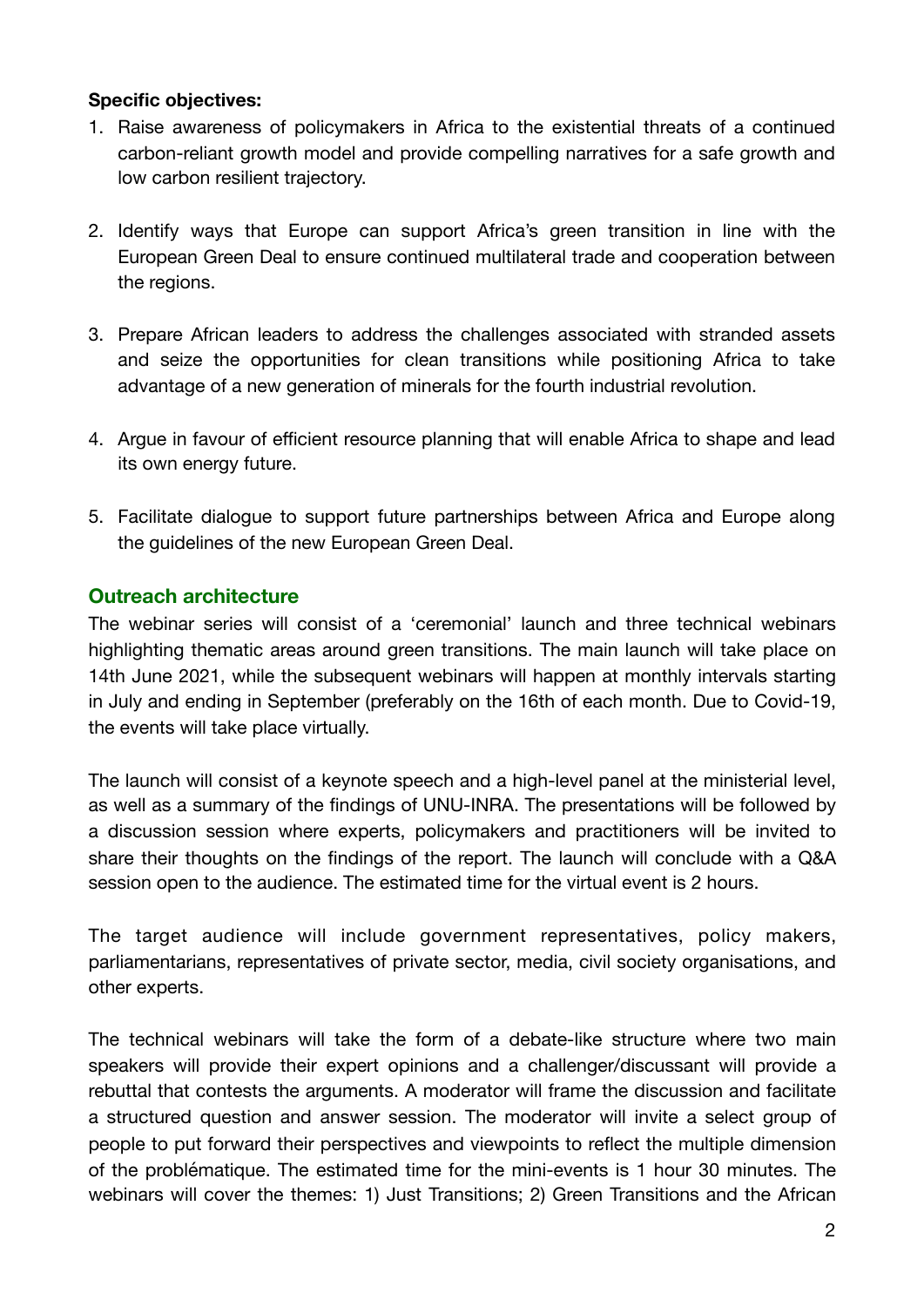Continental Free Trade Area (AfCFTA); 3) Stranded assets and the future of energy resources.

This series of events will drive discussion around an African position on green transitions and partnership with Europe in the run-up to COP26.

## **Webinar dates:**

**Launch - 14 June 2021 - tbc.** 

- The launch will take place as a side-event during UNFCCC's Africa Climate Week 2021.

**Webinar 2 - 16 July 2021 - tbc.** 

**Webinar 3 - 16 August 2021 - tbc.** 

**Webinar 4 - 16 September 2021 - tbc.** 

#### **Draft launch agenda:**

| Time<br>(minutes) | Item                                                                                                                                     | Responsible                                                                          |
|-------------------|------------------------------------------------------------------------------------------------------------------------------------------|--------------------------------------------------------------------------------------|
| $0 - 5$           | Welcome and Introduction of UNU-INRA and the<br>agenda                                                                                   | Chair, UNU-INRA                                                                      |
| $5 - 10$          | Keynote speech 1: Africa's development<br>priorities                                                                                     | African Union Commission<br>representative                                           |
| $10 - 15$         | Keynote speech 2: Europe's Africa strategy for<br>green development                                                                      | European Commission<br>representative                                                |
| $15 - 40$         | Launch of discussion paper and key messages                                                                                              | UNU-INRA                                                                             |
| $40 - 60$         | High-level panel<br>- structured discussion highlighting thematic<br>areas (just transitions, energy, natural gas,<br>trade/AfCFTA, 4IR) | AU Commissioner, EC<br><b>Commissioner, Executive</b><br>Secretary UN-ECA, Ministers |
| 60-80             | Reactions                                                                                                                                | Consortium members,<br>Academia, Private Sector,<br>Civil Society,                   |
| 80-110            | Q&A                                                                                                                                      | Plenary                                                                              |
| 110-120           | Closing remarks                                                                                                                          | Chair                                                                                |

# **Potential speakers:**

- Madam Josefa Sacko African Union Commissioner of Rural Economy and Agriculture.
- Ken Ofori-Atta Minister of Finance, Ghana.
- Hon. Lefoko Moagi Minister for Mineral Resources, Green Technology & Energy Security, Botswana.
- Martin Jäger State Secretary of the German Federal Ministry for Economic Cooperation and Development.
- Vera Songwe Executive Secretary of the United Nations Economic Commission for Africa.
- Ángel Losada Fernández EU Special Representative for the Sahel.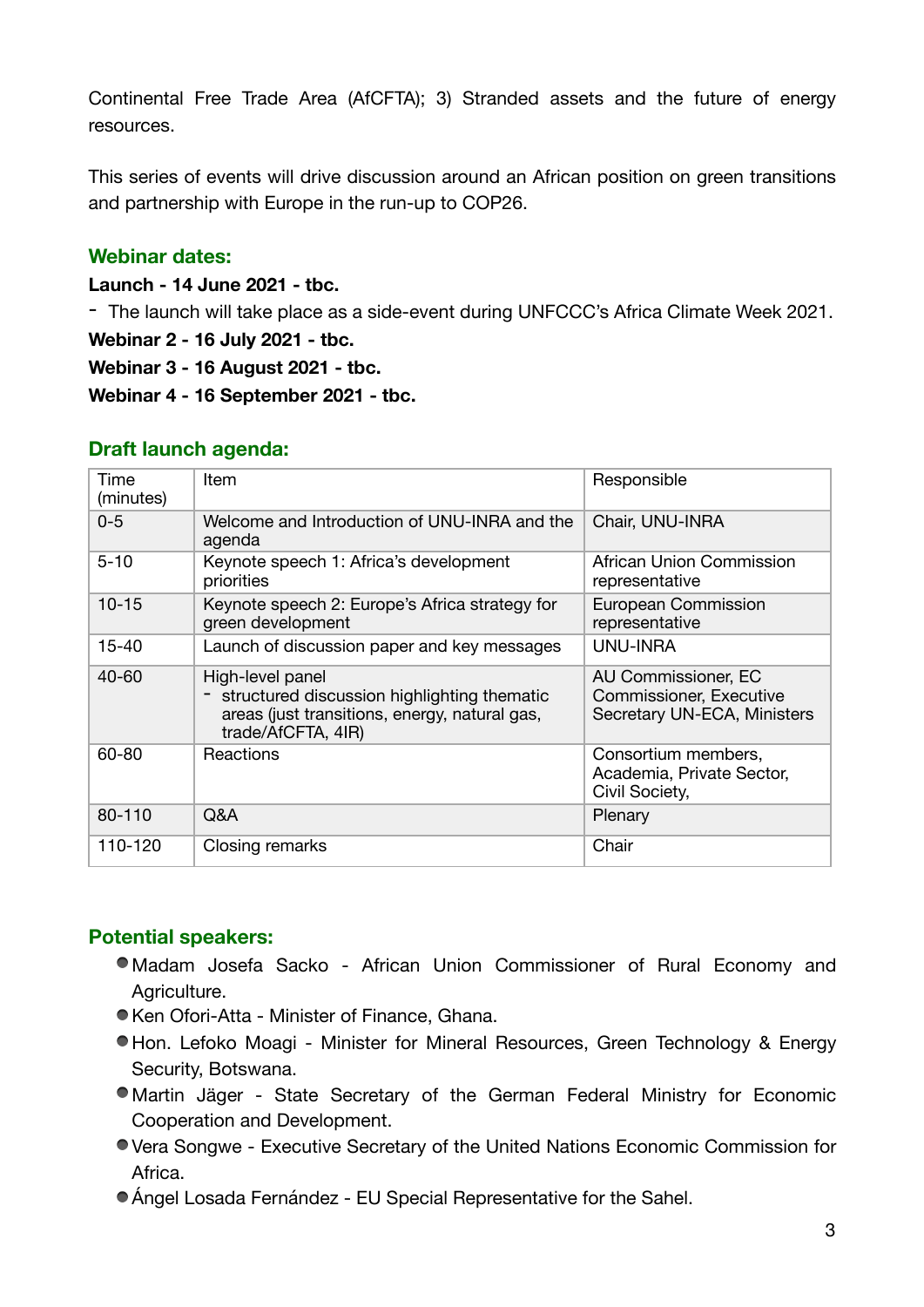Ibrahim Thiaw - Executive Secretary of the United Nations Convention to Combat Desertification.

## Alternate List

- Amani Abou-Zeid African Union Commissioner for Infrastructure and Energy.
- Frans Timmermans Executive Vice-President of the European Commission.
- Jutta Urpilainen European Commissioner for International Partnerships.
- Damilola Ogunbiyi, Special Representative for Sustainable Energy for All and Co-Chair of United Nations-Energy, and Chief Executive Officer of Sustainable Energy for All (SEforALL).
- Kandeh Yumkella Special Advisor on leading African energy initiatives and agricultural economist, and the former United Nations Under-Secretary-General and the Special Representative of the Secretary-General for SEforALL.
- Dr. Léautier Senior Partner at SouthBridge Group and CEO of SouthBridge Investments.
- Dr. Kwaku Afriyie Minister for Environment, Science, Technology and Innovation, Ghana.

## **Target audiences:**

- Primarily, African policy-makers and government officials .
- European policy-makers and government officials.
- EU-Africa partnership brokers/coordinators.
- African experts/scientists/academics in natural resource management/governance and climate.
- Private sector related to energy and industry.
- Development partners.
- Civil society and media.

# **Roles and contributions**

## **UNU-INRA roles:**

- Overall webinar design and production.
- Develop agenda and create event pages.
- Invite speakers and participants.
- Coordinate communication plan and develop promotional material.
- Publicise events through social media channels and website to raise awareness about the event and to publicise the key messages.
- Produce communications materials including press releases and media press kit.

# **Brookings Institution roles:**

- Co-design and produce webinars.
- Host events via Zoom and provide IT support.
- Support with inviting and securing speakers.